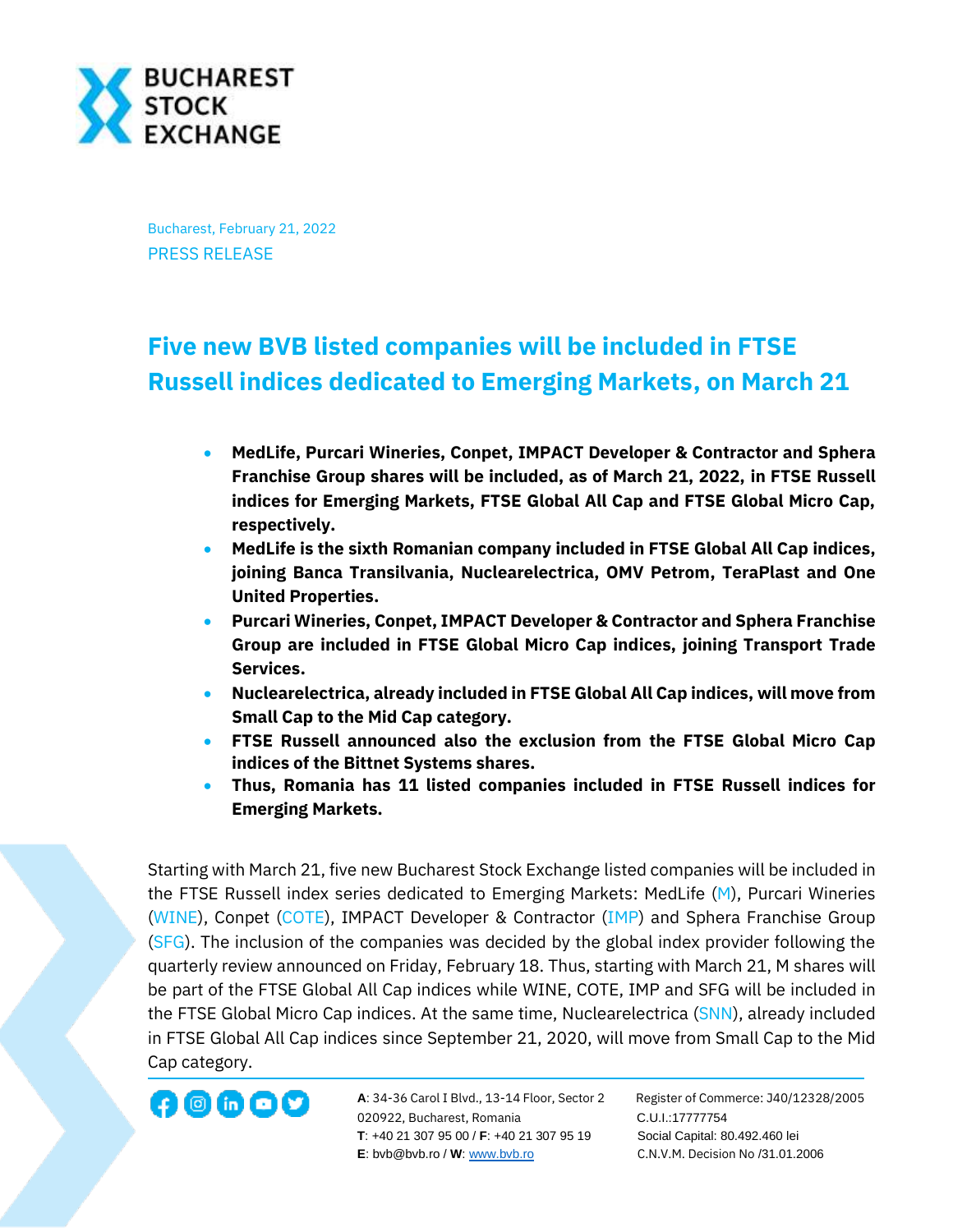

*'The number of companies listed on the Bucharest Stock Exchange that are included in the FTSE Russell indices is constantly growing, which we are happy about and which reflects the good evolution of both the market as a whole and the shares of these companies. Thus, in a more and more interconnected world, Romanian companies are increasingly attracting more attention from the global institutional investors. The FTSE decision also diversifies the sectors in which we are present in these indices ranging from real estate, transportation, medical services, foodservice to banking and industry. I am convinced that together with all the 11 companies that are now included in the FTSE indices, we will further support the interest of institutional investors'*, said Adrian Tanase, CEO of the Bucharest Stock Exchange.

MedLife is the largest private healthcare services provider in Romania, founded in 1996 and listed on the exchange in December 2016, following an IPO worth RON 230mn.

*'We are the leader in the market of private medical services in terms of turnover, network size, and in the perception of consumers as a provider of quality and care for the patient, and since 2016 also a company present on the capital market. After5 years from the listing on the Bucharest Stock Exchange, when we started from a capitalization of RON 534 mmn, we have now reached RON 2.9 bn and a yield of approximately 400%, and only if we refer to last year, we notice a doubling of the amounts of our investors. Economically, it turns out that listing a local company with Romanian founders can dominate a market segment and can become a sustainable model for Romanian capital as a whole. We are more driven than ever to continue the strategy of enlargement and development and to become a relevant player for the whole region of South Eastern Europe. The inclusion in the FTSE Russell indices comes as a confirmation of a strong track record of the MedLife Group supported by the consistency with which we have met our strategic objectives, doubled by the intense activity related to acquisitions and the successful integration of new businesses. This is an important achievement for us, especially since the liquidity criteria of the international index provider FTSE are extremely demanding'*, said Mihai Marcu, President and CEO of MedLife.

Purcari Wineries is a top wine producer in Central and Eastern Europe, listed on the Main Market since February 2018, following an IPO worth RON 186 mn.

*'The inclusion of Purcari Wineries PCL in the FTSE Russell Global Micro Cap Index reaffirms our ambitions for growth and expansion as a publicly listed company and it is a stepping stone towards fulfilling our vision of becoming the undisputed champion of the wine industry in the Central and Eastern Europe. This is an important achievement which further increases the exposure of Purcari Wineries Group to the global investor community, as well as of the CEE region as a place to invest in'*, said Eugen Comendant, COO Purcari Wineries.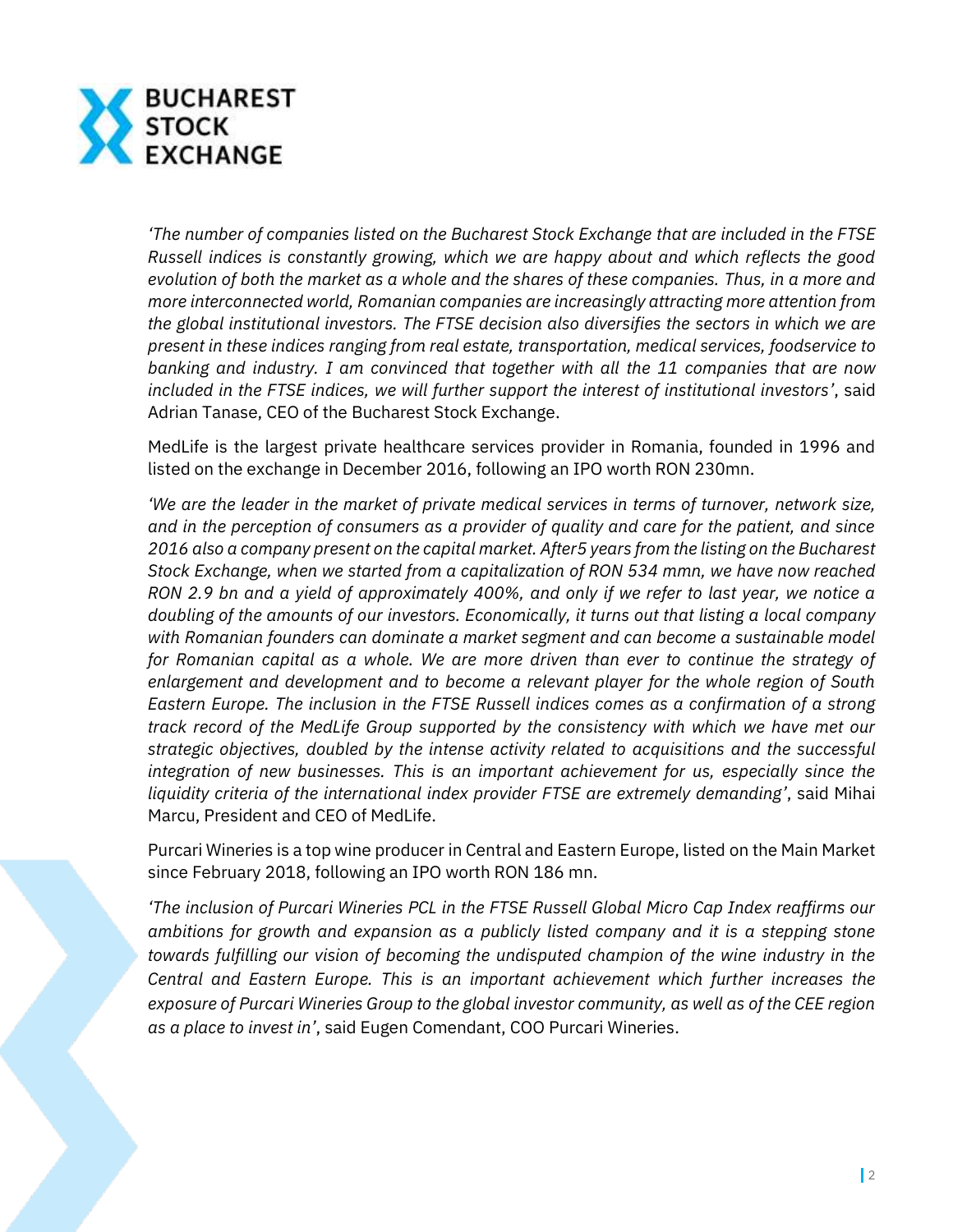

Conpet is a listed company since 2004 and its core busines is the transportation through pipelines and by rail of the domestic and imported crude oil, rich gas, condensate and liquid ethane to the refineries in Romania.

*'The inclusion of Conpet in the FTSE Russell indices for Emerging Markets confirms the value of our company on the Romanian capital market and demonstrates the attractiveness of Conpet shares among investors. It is the result of an efficient management, which met the qualitative and quantitative standards imposed by BVB, managed the business correctly and efficiently and managed to ensure a high level of transparency and visibility among shareholders and investors. The inclusion in the FTSE index makes us more confident in our efforts for a sustainable business development, in the context of a dynamic, ever-changing market'*, said Dorin Tudora, CEO of Conpet.

With 30 years of experience on the market, IMPACT Developer & Contractor is a company founded with 100% Romanian capital and the first real estate developer listed on the exchange, in 1996.

*'IMPACT's main objective for 2022 is to increase the free-float and the attractivity of our shares at the Bucharest Stock Exchange. Meeting the FTSE Russell criteria and the inclusion in the FTSE Global Micro Cap index represents an important validation of the efficiency of our development strategy and of the actions we took in implementing the best corporate governance and investor communication practices. We are very glad that the investors trust IMPACT, which was proved at the Capital Increase in January and we are determined to enhance our company's value on the long term',* said Constantin Sebesanu, CEO IMPACT Developer & Contractor.

Sphera Franchise Group shares, one of the most important foodservice operators in Romania, started trading on the Bucharest Stock Exchange in November 2017 following an IPO worth RON 285mn. The company manages restaurants under the KFC, Pizza Hut and Taco Bell brands and is the first foodservice operator listed on BVB.

*'The last two years were marked by challenges for Sphera Franchise Group. In spite of this, we are proud to be coming out of the pandemic stronger than ever. We have a solid development plan as, this year, we will open the 100th KFC restaurant in Romania, our results are improving from quarter to quarter and our cash position is strong. Despite the challenges brought by the pandemic, we have not forgotten about the responsibilities we have towards our shareholders and thus we have focused on continuously improving liquidity of SFG shares, transparency and the way we engage with our investors. The FTSE Russell decision to include SFG shares in the emerging market index is thus the recognition of all the efforts our team has done in the last two years. We would like thank all our shareholders for their trust in Sphera and in our ambitious plans for the future',* said Calin Ionescu, CEO at Sphera Franchise Group.